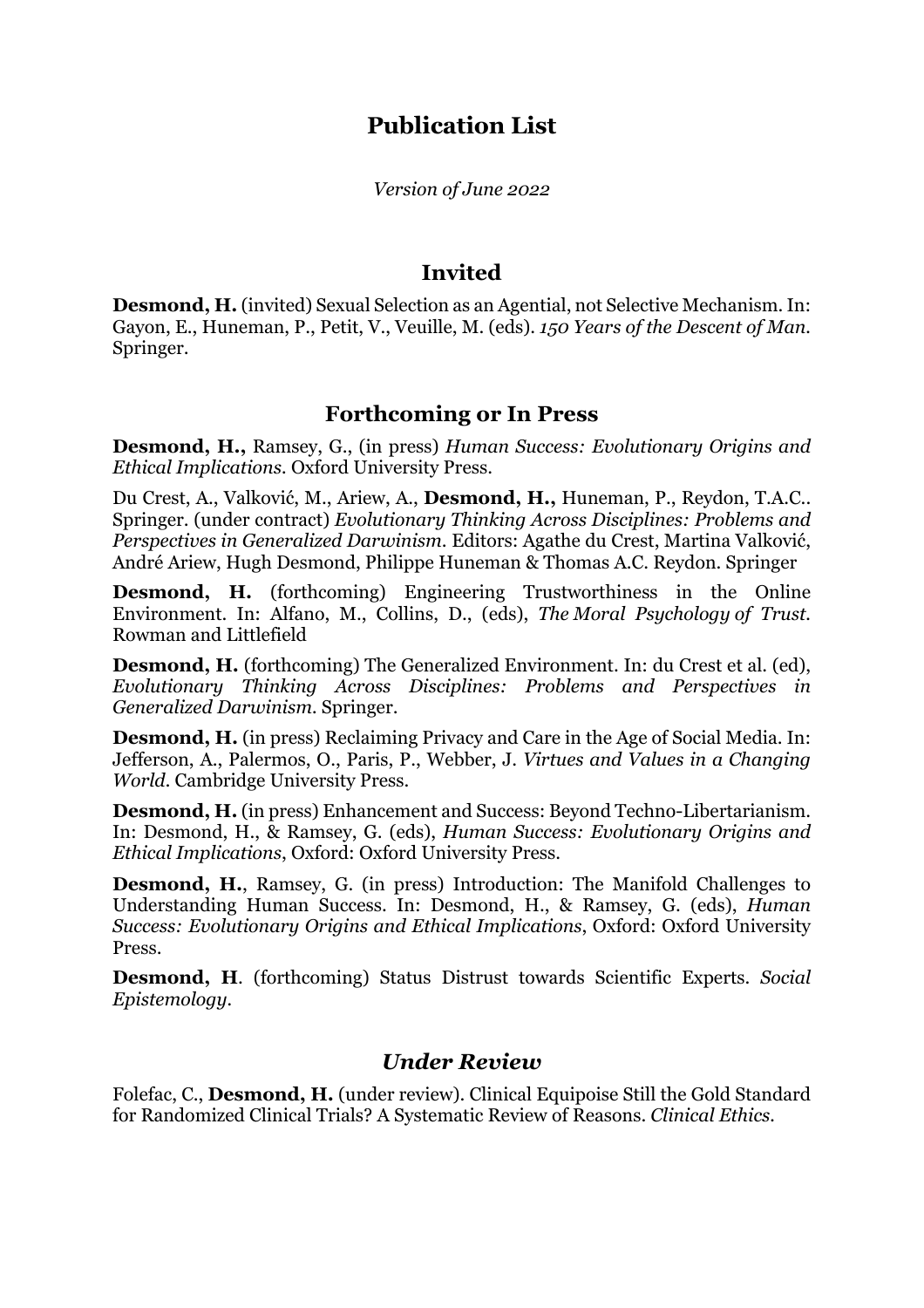**Desmond, H.** (under review) Academic Status in a Digital Age: Invisible Barriers to Open Science. *Synthese* (special issue).

**Desmond, H.,** Ramsey, G., (under review) The Fitness Commensurability Problem.

### **2022**

**Desmond, H.,** Huneman, P. (2022) The Integrated Information Theory of Agency. *Behavioral and Brain Sciences.* DOI: 10.1017/S0140525X21002004

### **2021**

**Desmond, H.** (2021) In Service to Others: A New Evolutionary Perspective on Human Enhancement. *The Hastings Center Report,* 51 (6): 33-43*.* DOI: https://doi.org/10.1002/hast.1305

## **Chosen as the lead article in the November/December issue.**

Aaby, B., **Desmond, H.** (2021) Niche construction and teleology: organisms as agents and contributors in ecology, development, and evolution. *Biology and Philosophy,* 36:47. DOI: 10.1007/s10539-021-09821-2

**Desmond, H.** (2021) Incentivizing Replication is Insufficient to Safeguard Default Trust. *Philosophy of Science,* 88: 1-12*.* DOI: 10.1086/715657

**Desmond, H.** (2021) The Selectionist Rationale for Evolutionary Progress. *Biology and Philosophy.* 36:32*.* DOI: 10.1007/s10539-021-09806-1

**Desmond, H.** (2021) Adapting to Environmental Heterogeneity: Selection and Radiation. *Biological Theory,* 17: 80-93. DOI: 10.1007/s13752-021-00373-y

**Desmond, H.**, Dierickx, K. (2021) Trust and Professionalism in Science: Medical Codes as a Model for Scientific Negligence? *BMC Biomedical Ethics,* 22:45. DOI: 10.1186/s12910-021-00610-w

**Desmond, H.** (2021) Precision Medicine, Data, and the Anthropology of Social Status. *American Journal for Bioethics,* 21(4): 80-83*.* DOI: 10.1080/15265161.2021.1891345

**Desmond, H.**, Dierickx, K. (2021) Research Integrity Codes of Conduct: Mapping the Divergences. *Bioethics.* DOI: 10.1111/bioe.12851.

> **Featured in** *Science* on March 10, 2021*:* https://www.sciencemag.org/news/2021/03/what-researchmisconduct-european-countries-can-t-agree

**Desmond, H.** (2021) Expert Communication and the Self-Defeating Codes of Scientific Ethics. *American Journal of Bioethics,* 21(1): 24-26*.*  DOI:10.1080/21507740.2020.1830874

**Desmond, H**. (2021) Ruse, Michael. *On Purpose.* Princeton: Princeton University Press. Reviewed for: Science and Education: Contributions from the History and Philosophy of Science and Mathematics. DOI: 10.1007/s11191-021-00271-6

Huneman, P., **Desmond, H.,** Du Crest, A., (2021) Du darwinisme en sciences humaines et sociales. Partie II. *AOC: Analyse, Opinion, Critique*.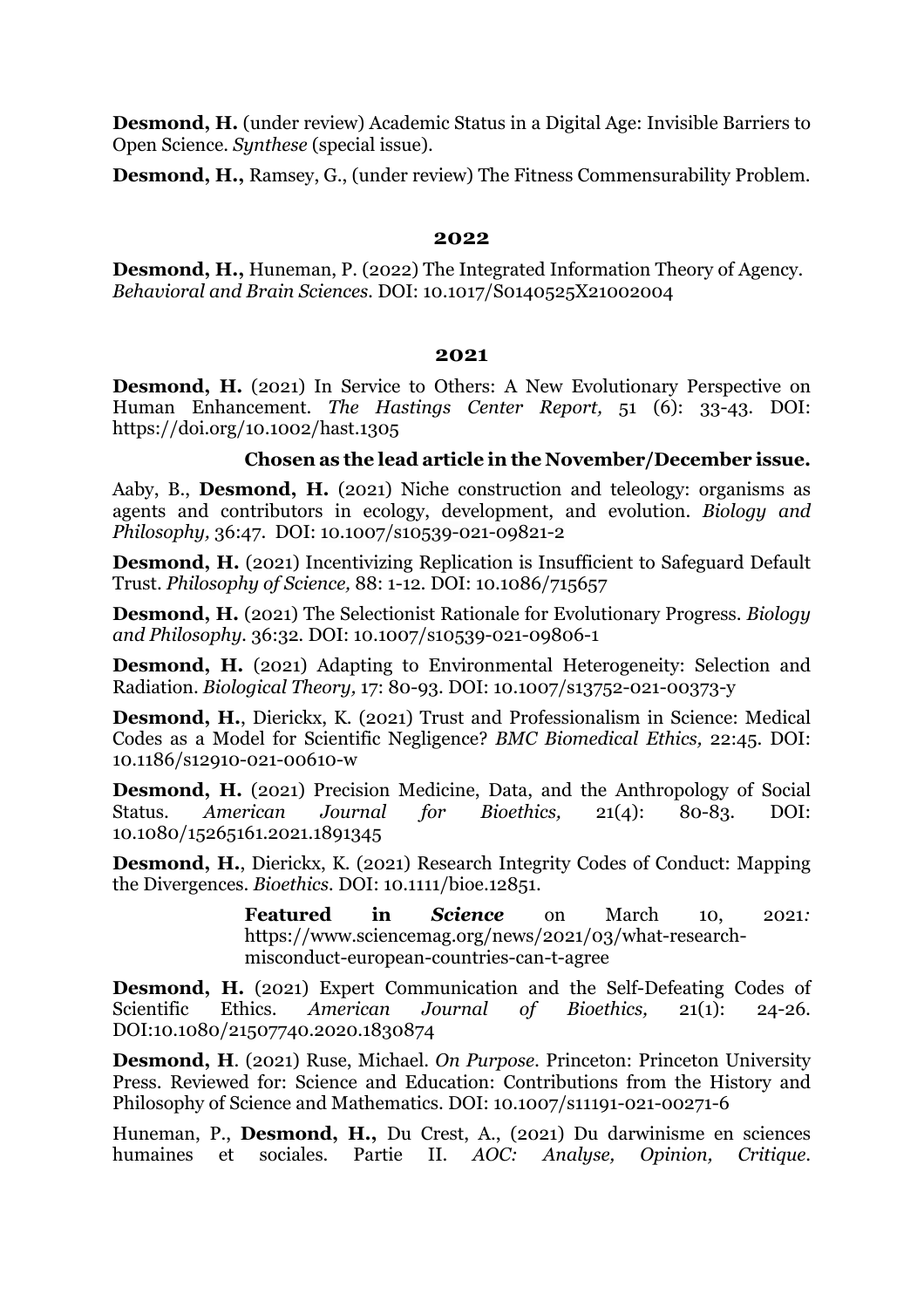URL : https://aoc.media/analyse/2021/12/15/du-darwinisme-en-scienceshumaines-et-sociales-2-2/

Huneman, P., **Desmond, H.,** Du Crest, A., (2021) Du darwinisme en sciences humaines et sociales. Partie I. *AOC: Analyse, Opinion, Critique*. URL : https://aoc.media/analyse/2021/12/14/du-darwinisme-en-sciences-humaines-etsociales-1-2/

**Desmond, H**. (2021) Towards an Ethics of Expert Communication. *Maja: Magazine of the Young Academy.* Special issue with 10 best essays for the Essay Prize "Anticipating life after the COVID-19 pandemic". URL: https://jongeacademie.be/wp-content/uploads/2021/04/JA\_Maja-PandemicEdition.pdf

#### **2020**

**Desmond, H.**, Huneman, P. (2020) The Ontology of Organismic Agency: A Kantian Approach. In: Altobrando, A., Biasetti, P., (eds.) *Natural Born Monads: On the Metaphysics of Organisms and Human Individuals*, pp. 33-64. Berlin: De Gruyter. DOI: 10.1515/9783110604665-003

**Desmond, H**. (2020). Weerbarstige ervaringen bij niet-biologische ouderschap. Podium voor Bioethiek. June 2020. URL: https://nvbioethiek.files.wordpress.com/2020/09/podium-20-2-ethiek-en-politiekvan-maakbaar-meervoudig-ouderschap.pdf

**Desmond, H.** (2020) Swarm-like humans: the evolutionary dynamics of social identity. Review of Moffett, Mark W. *The Human Swarm: How Our Societies Arise, Thrive, and Fall*. Basic Books. The Quarterly Review of Biology, 95(4): 341. DOI: 10.1086/711784

**Desmond, H.** (2020) Service and Status may Help Explain Perceived Ethical Acceptability. *The American Journal of Bioethics – Neuroscience*, 11(4), 258-260. DOI: 10.1080/21507740.2020.1830874

**Desmond, H.** (2020) Professionalism in Science: Competence, Autonomy, and Service. *Science and Engineering Ethics,* 26(3): 1287-1313*.* DOI: 10.1007/s11948-019- 00143-x

## **2019**

**Desmond, H.** (2019) Shades of Grey: Granularity, Pragmatics, and Non-Causal Explanation. *Perspectives on Science* (MIT Press), 27(1): 68-87*.* DOI: 10.1162/posc\_a\_00300

## **2018**

**Desmond, H.** (2018) Natural Selection, Plasticity, and the Rationale for Largest-Scale Trends. *Studies in History and Philosophy of Science C*, 68: 25-33. DOI: 10.1016/j.shpsc.2018.04.002